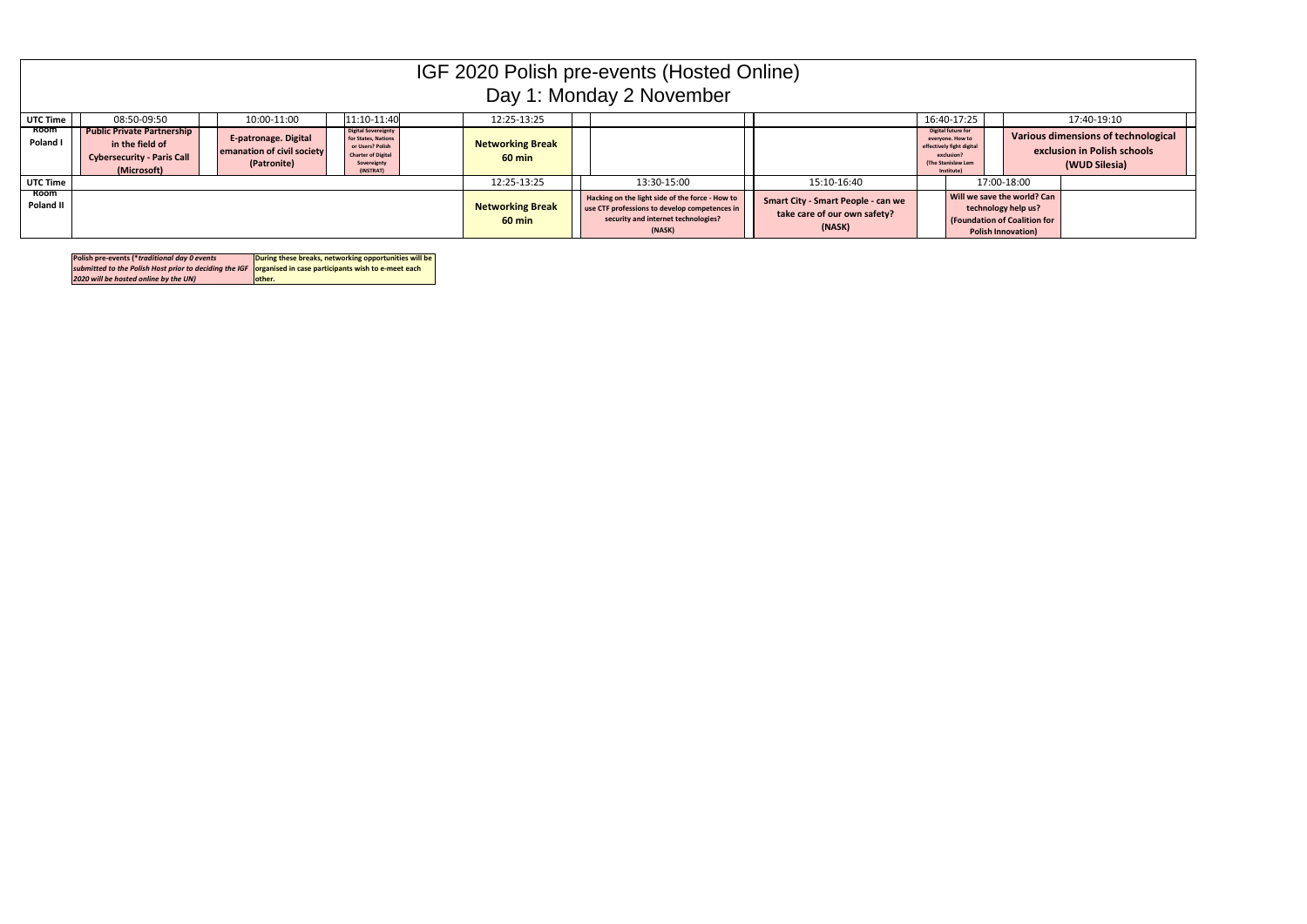|                          | IGF 2020 Polish pre-events (Hosted Online)<br>Day 2: Tuesday 3 November                                                              |                                                                                                                                  |                                                                                                               |                                                                                                    |                                             |                                                                   |  |                                                                                                                                                                               |  |                                                                                                               |  |
|--------------------------|--------------------------------------------------------------------------------------------------------------------------------------|----------------------------------------------------------------------------------------------------------------------------------|---------------------------------------------------------------------------------------------------------------|----------------------------------------------------------------------------------------------------|---------------------------------------------|-------------------------------------------------------------------|--|-------------------------------------------------------------------------------------------------------------------------------------------------------------------------------|--|---------------------------------------------------------------------------------------------------------------|--|
| UTC Time                 | 10:40-11:40<br>09:20-10:30<br>11:50-12:50<br>16:40-17:25<br>13:00-14:00<br>14:00-15:00<br>15:10-16:25<br>17:40-19:10                 |                                                                                                                                  |                                                                                                               |                                                                                                    |                                             |                                                                   |  |                                                                                                                                                                               |  |                                                                                                               |  |
| <b>Room</b><br>Poland I  | <b>Policy of European countries towards</b><br>shaping the competences of the<br>future in the era of COVID-19<br>pandemic<br>(NCBR) | COVID-19 as a flywheel for the<br>digital transformation of the<br>economy, public administration<br>and society<br>(UPC Poland) | Digitizing the economy and<br>society - an antidote for the<br>international economic crisis?<br>(IAB Poland) | How the culture moved to the<br>network during the pandemic<br>and what results from it<br>(ZAiKS) | <b>Networking Break</b><br>$60 \text{ min}$ | Internet Diverse - People United!<br>(Centrum Cyfrowe Foundation) |  | Agile State - opportunities<br>and threats. How is the role<br>of the state changing in the<br>digital reality?<br>(The Stanislaw Lem Institute)                              |  | Data for Good AI: How to create data<br>governance model that fosters socially<br>beneficial AI?<br>(INSTRAT) |  |
| <b>UTC Time</b>          |                                                                                                                                      |                                                                                                                                  |                                                                                                               | 13:00-14:00                                                                                        | 14:00-15:00                                 |                                                                   |  | 17:00-18:00                                                                                                                                                                   |  |                                                                                                               |  |
| <b>Room</b><br>Poland II |                                                                                                                                      |                                                                                                                                  |                                                                                                               | <b>Cybersecurity skills</b><br>certification systems<br>(PTI POLAND)                               | <b>Networking Break</b><br>$60 \text{ min}$ |                                                                   |  | Has the pandemic increased social<br>inequalities due to lack of competence or the<br>availability of new technologies?<br>(Foundation of Coalition for Polish<br>Innovation) |  |                                                                                                               |  |

| Polish pre-events (*traditional day 0 events                                                                   | During these breaks, networking opportunities will be |
|----------------------------------------------------------------------------------------------------------------|-------------------------------------------------------|
| submitted to the Polish Host prior to deciding the IGF $\,$ organised in case participants wish to e-meet each |                                                       |
| 2020 will be hosted online by the UN)                                                                          | lother.                                               |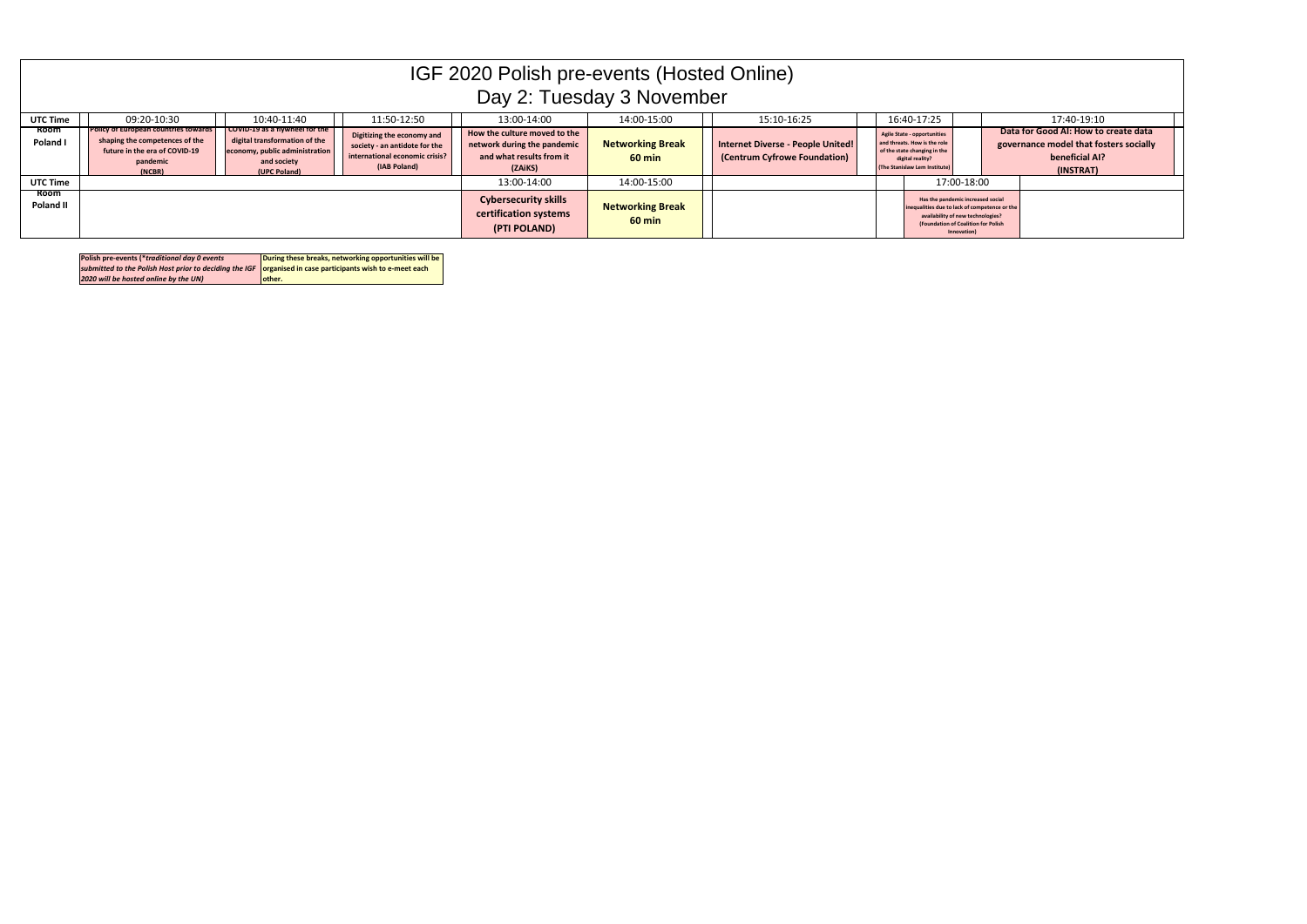| Polish pre-events (*traditional day 0 events submitted    | During these breaks, networking opportunities will be     |
|-----------------------------------------------------------|-----------------------------------------------------------|
| to the Polish Host prior to deciding the IGF 2020 will be |                                                           |
| hosted online by the UN)                                  | organised in case participants wish to e-meet each other. |

| IGF 2020 Phase I (Hosted Online)<br>Day 3: Wednesday 4 November |                                                                                                                                                       |                                                                                                 |                                                                      |                                                                            |  |                                     |                                                                                                              |                                                                                                                   |  |                                                                                                         |  |
|-----------------------------------------------------------------|-------------------------------------------------------------------------------------------------------------------------------------------------------|-------------------------------------------------------------------------------------------------|----------------------------------------------------------------------|----------------------------------------------------------------------------|--|-------------------------------------|--------------------------------------------------------------------------------------------------------------|-------------------------------------------------------------------------------------------------------------------|--|---------------------------------------------------------------------------------------------------------|--|
| <b>UTC Time</b>                                                 | 09:30-10:30<br>11:50-12:50<br>10:40-11:40<br>13:00-14:00<br>14:50-15:50<br>17:00-18:30<br>18:50-20:05                                                 |                                                                                                 |                                                                      |                                                                            |  |                                     |                                                                                                              |                                                                                                                   |  |                                                                                                         |  |
| Room<br>Poland I                                                | Technology and climate change. Will<br>the technology help us cope with<br>climate change, which causes its rapid<br>development?<br>(Digital Poland) | The role of gigabyte<br>infrastructure in the building<br>of a gigabyte society<br>(UPC Poland) | Taxing the digital economy -<br>how to do it fairly?<br>(IAB POLAND) | <b>Filtering. Novelty? Daily</b><br>routine? Necessity? Danger?<br>(ZAiKS) |  | <b>Networking Break</b><br>$60$ min |                                                                                                              | Aiming for AI explainability: lessons<br>from the field<br>(Panoptykon Foundation)                                |  | Shared Digital - how to build a<br><b>Public Civic Online Ecosystem</b><br>(Centrum Cyfrowe Foundation) |  |
| <b>UTC Time</b>                                                 |                                                                                                                                                       |                                                                                                 |                                                                      |                                                                            |  | 14:50-15:50                         | 16:00-16:50                                                                                                  | 17:10-18:10                                                                                                       |  |                                                                                                         |  |
| Room<br><b>Poland II</b>                                        |                                                                                                                                                       |                                                                                                 |                                                                      |                                                                            |  | <b>Networking Break</b><br>$60$ min | Trust by design. How to make<br>sure that Internet is safe for<br>everyone?<br>(The Stanislaw Lem Institute) | Privacy? Is there anything to<br>worry about?<br><b>(Foundation of Coalition for</b><br><b>Polish Innovation)</b> |  |                                                                                                         |  |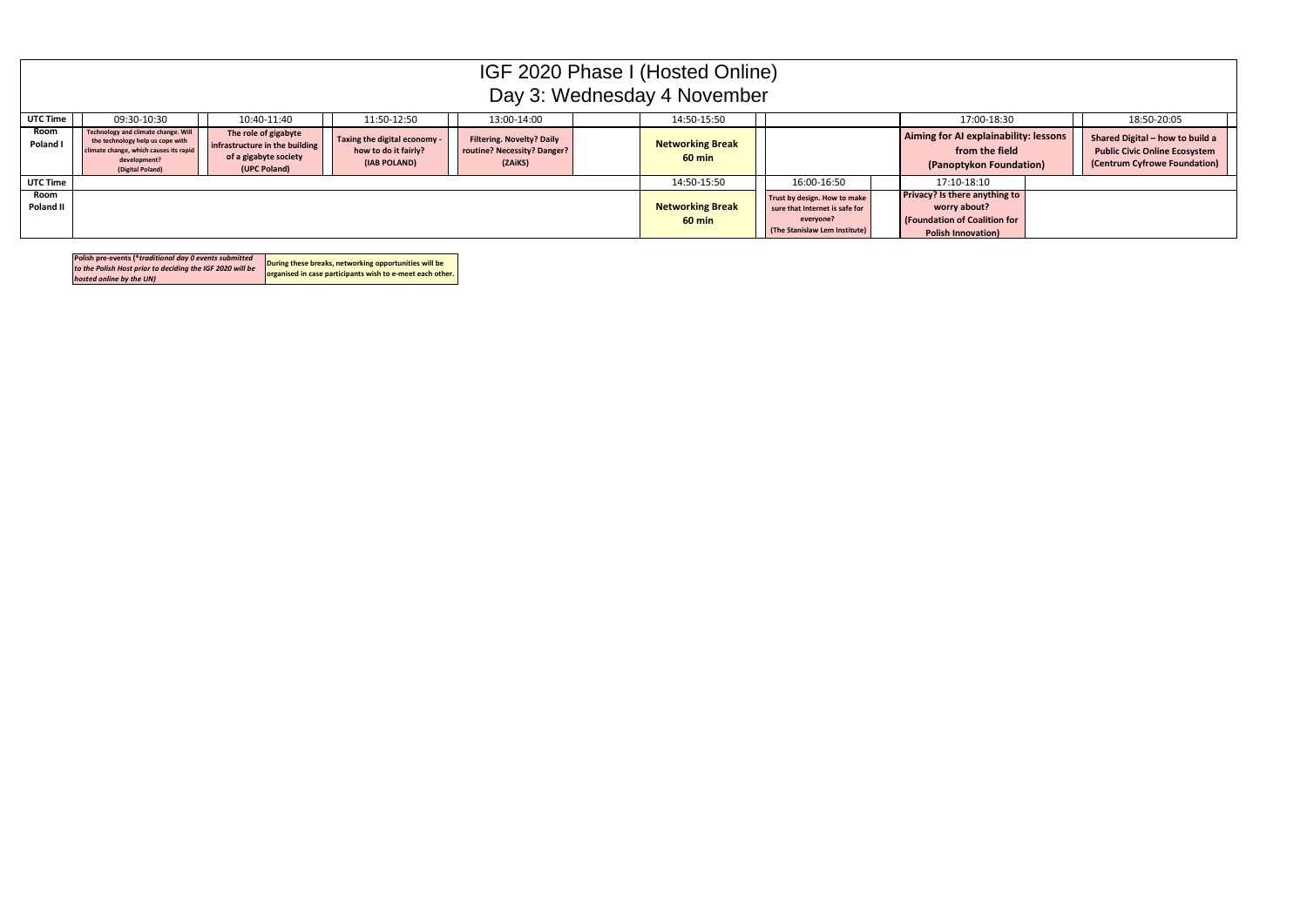|                                                                                                    | IGF 2020 Polish pre-events (Hosted Online)<br>Day 4: Thursday 5 November                                                           |                                                                                                  |  |                                                                                                                       |  |                                                                                                                       |  |                                                                                                                                                   |                                             |                                                                                                                                                                                       |  |                                                                                                                                                                                        |                                                                                                                                                                                        |
|----------------------------------------------------------------------------------------------------|------------------------------------------------------------------------------------------------------------------------------------|--------------------------------------------------------------------------------------------------|--|-----------------------------------------------------------------------------------------------------------------------|--|-----------------------------------------------------------------------------------------------------------------------|--|---------------------------------------------------------------------------------------------------------------------------------------------------|---------------------------------------------|---------------------------------------------------------------------------------------------------------------------------------------------------------------------------------------|--|----------------------------------------------------------------------------------------------------------------------------------------------------------------------------------------|----------------------------------------------------------------------------------------------------------------------------------------------------------------------------------------|
| 15:20-16:20<br>09:30-11:00<br>11:50-12:50<br>13:00-14:00<br>14:10-15:10<br>16:30-18:30<br>UTC Time |                                                                                                                                    |                                                                                                  |  |                                                                                                                       |  |                                                                                                                       |  |                                                                                                                                                   | 18:40-20:00                                 |                                                                                                                                                                                       |  |                                                                                                                                                                                        |                                                                                                                                                                                        |
| Room<br>Poland I                                                                                   | Tech 4 Society - How to build an inclusive<br>and open society for everyone, especially for<br>disabled people<br>(Digital Poland) |                                                                                                  |  | The importance of digital skills<br>amid the COVID-19 pandemic<br>(The Office of Electronic<br><b>Communications)</b> |  | <b>Creativity and</b><br>responsibility on the<br>internet<br>(ZAiKS)                                                 |  | Opportunities of the future and the<br>development of startups - the<br>experience of ecosystems<br>(Polish Agency for Enterprise<br>Development) | <b>Networking Break</b><br>$60 \text{ min}$ |                                                                                                                                                                                       |  | Openness as a response to the crisis - digital<br>initiatives in the time of COVID-19<br>(Centrum Cyfrowe Foundation)                                                                  | How much state intervention in the<br>Internet? The limits of criminalization<br>of fake news by the state<br>(Jagiellonian University)                                                |
| <b>UTC Time</b>                                                                                    |                                                                                                                                    | 11:00-12:20                                                                                      |  |                                                                                                                       |  | 12:40-13:40                                                                                                           |  | 13:50-15:20                                                                                                                                       | 15:20-16:20                                 | 16:20-17:25                                                                                                                                                                           |  | 17:35-18:50                                                                                                                                                                            | 19:00-20:10                                                                                                                                                                            |
| Room<br>Poland II                                                                                  |                                                                                                                                    | Digital Sustainability Forum - a CEE<br>initiative to support tech sustainability<br>(Microsoft) |  |                                                                                                                       |  | <b>Promoting Rights-Respecting AI:</b><br>a Call for Action from the<br><b>Freedom Online Coalition</b><br>$(T-FAIR)$ |  | Sharing data during the<br>pandemic<br>(Polish Economic Institute)                                                                                | <b>Networking Break</b><br>$60 \text{ min}$ | How to tackle discrimination by Al-<br>enabled technologies? The potential of<br>existing regulatory frameworks and<br>algorithmic impact assessments<br>(ePaństwo Foundation) part I |  | How to tackle discrimination by Al-<br>enabled technologies? The potential of<br>existing regulatory frameworks and<br>algorithmic impact assessments<br>(ePaństwo Foundation) part II | How to tackle discrimination by AI-enabled<br>technologies? The potential of existing<br>regulatory frameworks and algorithmic<br>impact assessments<br>(ePaństwo Foundation) part III |

| Polish pre-events (*traditional day 0 events submitted<br>to the Polish Host prior to deciding the IGF 2020 will be<br>hosted online by the UN) | During these breaks, networking opportunities will be<br>organised in case participants wish to e-meet each other. |
|-------------------------------------------------------------------------------------------------------------------------------------------------|--------------------------------------------------------------------------------------------------------------------|
|-------------------------------------------------------------------------------------------------------------------------------------------------|--------------------------------------------------------------------------------------------------------------------|